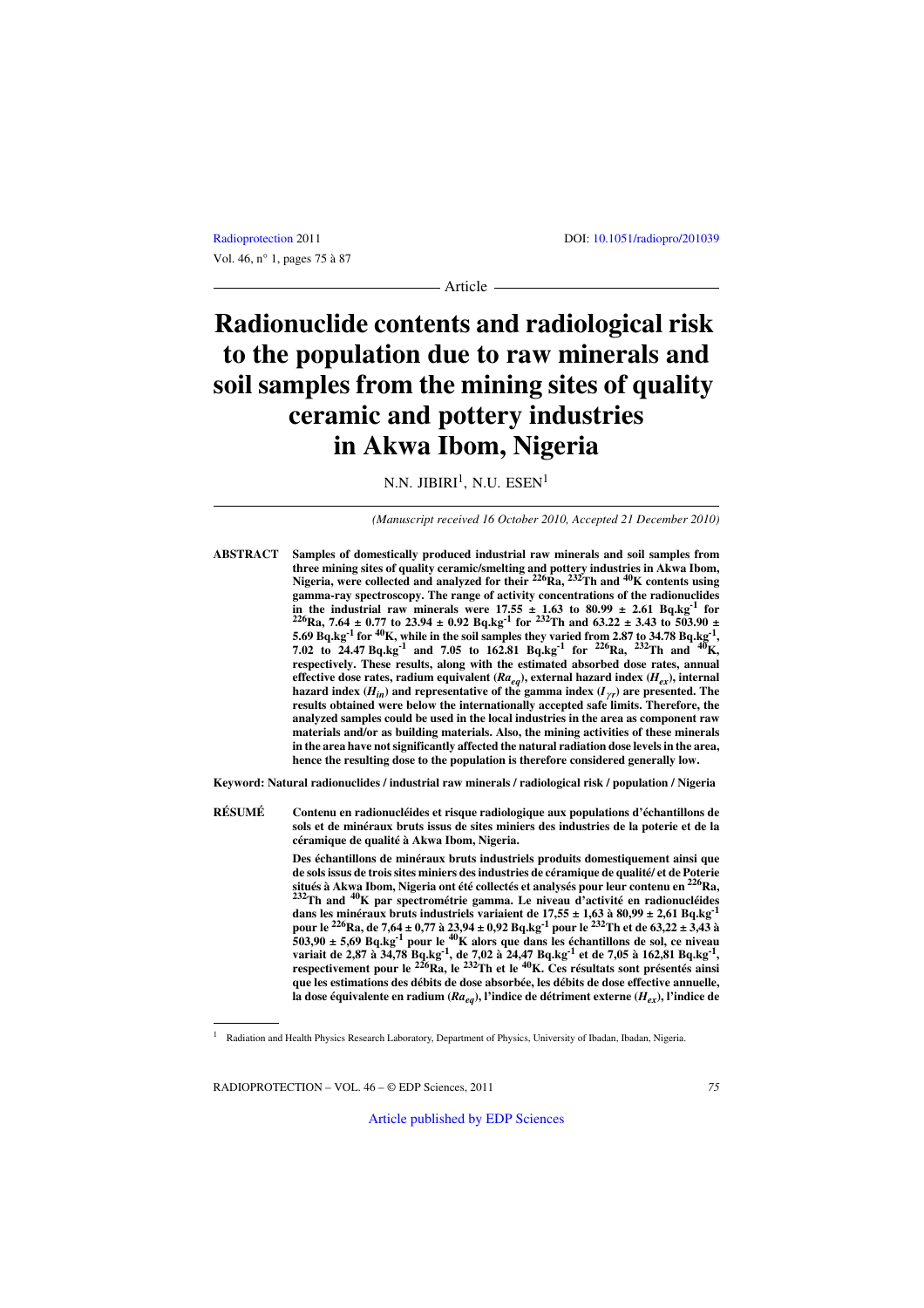**détriment interne (***Hin***) et une représentation de l'indice d'exposition aux radiations** gamma (*I<sub>VF</sub>*). Les résultats obtenus sont inférieurs aux limites de sûreté **internationalement acceptées. De ce fait, les échantillons analysés peuvent être utilisés par l'industrie locale comme matières premières et/ou comme matériaux de construction. De plus, les activités minières locales produisant ces minéraux n'affectent pas de façon significative les niveaux de dose de radiation naturelle dans la région, et par conséquent la dose résultante à la population est ainsi considérée comme généralement basse.**

# **1. Introduction**

The radionuclides in mineral soil generate a significant component of the background radiation exposure to the population (Goddard, [2002\)](#page-11-0). The environmental effect of radiation from mineral resources depends on the use of the raw material or end product of such minerals in the environment. Kaolin and the clay mineral kaolinite are natural components of the soil and occur widely in ambient air as floating dust. Kaolinite is formed mainly by decomposition of feldspars (potassium feldspars), granite and aluminum silicates. It is also not uncommon to find kaolin deposited together with other minerals (illite, bentonite) (Grim, [1968](#page-11-1)). Clay is a widely distributed, abundant mineral resource of major industrial importance for an enormous variety of uses (Ampian, [1985](#page-11-2)). Illite is widely distributed in nature, abundant, and often the dominant clay mineral in soil, terrestrial deposits, sedimentary rocks, freshwater sediments, and most deep-sea clays (Grim, [1968](#page-11-1)). Kaolin and common clay may contain varying amounts of silica; a short summary is presented in recent assessments of quartz (IARC, [1997a](#page-11-3), [b](#page-11-4)).

Owing to inherently complex physical, chemical and mineralogical characteristics, clays are used mainly in the manufacture of bricks, portland and other cements, concrete blocks and structural concrete, and refractory and ceramics (electrical porcelain, fine china and dinnerware, floor and wall tiles, and pottery). These minerals, especially clay, are used in construction of dwellings by local residents in Akwa Ibom State of Nigeria.

Due to the health risks associated with the exposure to indoor radiation, many governmental and international bodies such as the International Commission on Radiological Protection (ICRP), the World Health Organization (WHO), etc. have adopted strong measures aimed at minimizing such exposures. This is imperative because the most significant exposure as regards the radiation health burden is due to the isotopes of radon ( $^{222}$ Rn and  $^{220}$ Rn). They are the decay products of radium  $(^{226}$ Ra and  $^{224}$ Ra) and are the members of the decay series of  $^{238}$ U and  $^{232}$ Th, respectively. Radon and its short-lived daughters are alpha emitters. They consequently become a major source of internal exposure of the respiratory tracts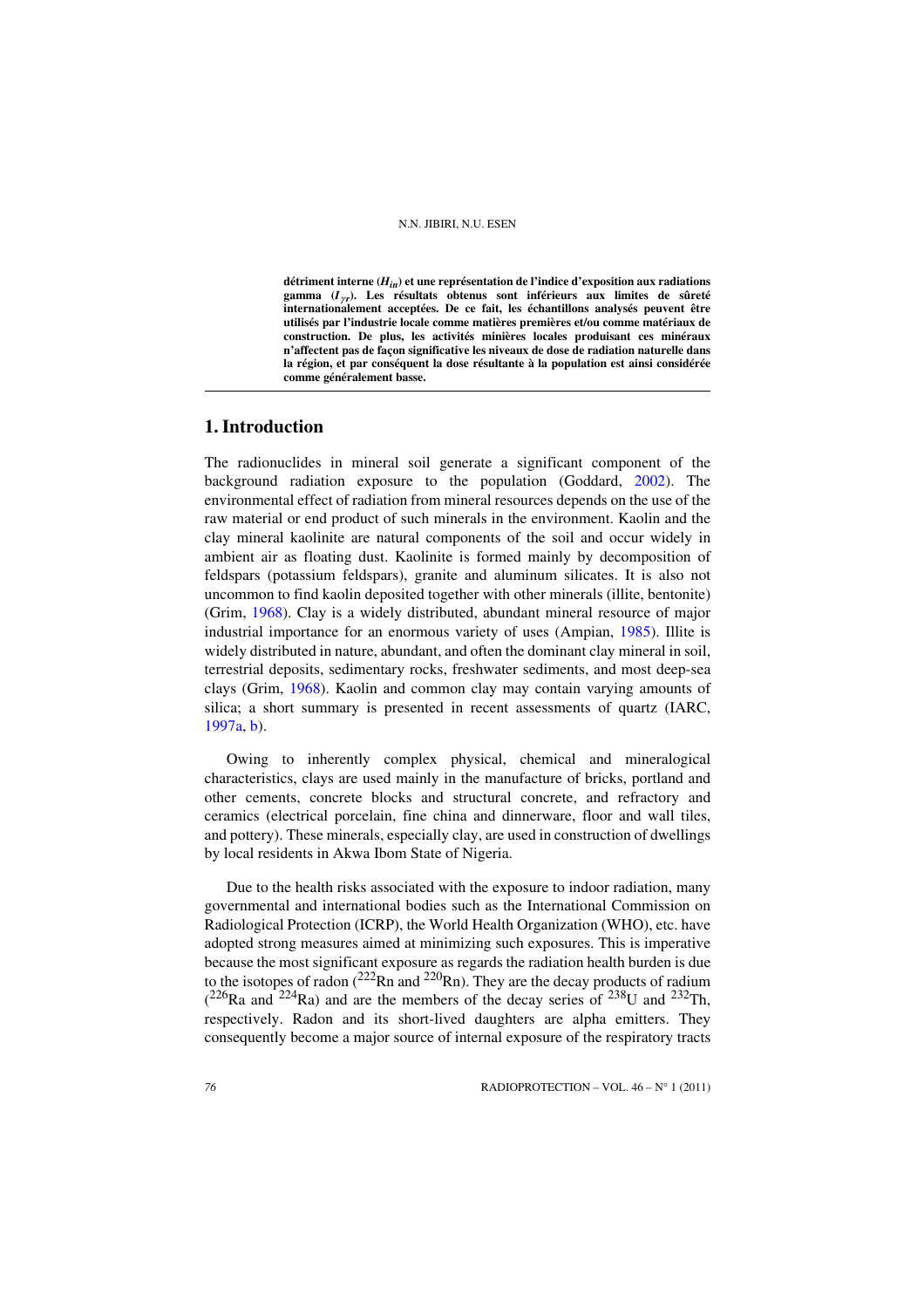when inhaled (IPCS, [2000](#page-11-5); Stoulos *et al*., [2003](#page-12-0); Ferdoes *et al*., [2007\)](#page-11-6), hence the call for the measurement and assessment of natural radionuclides in industrial raw minerals and construction materials worldwide (Stoulos *et al.*, [2003](#page-12-0); Turhan Seref, [2009](#page-12-1); Ferdoes *et al.,*[2007](#page-11-6); Chang *et al.,* [2008](#page-11-7); Abel-Ghany *et al.,* [2009](#page-11-8)).

In Nigeria there is a concerted effort towards determining the radionuclide concentration levels in different raw mineral and building materials (Farai and Ademola, [2001](#page-11-9); Ademola, [2005](#page-11-10); Ademola *et al.*, [2008](#page-11-11); Obed *et al.*, [2005\)](#page-12-2) and industrial wastes and by-products from some industries (Jibiri and Adewuyi, [2008;](#page-12-3) Farai *et al*., [2009\)](#page-11-12). It has not been possible to carry out a nationwide survey of these materials because of logistics and financial set-backs. However, most radioactivity studies in building and raw materials have remained localized and it is envisaged that a compilation of these results from different regions will generate the overall requisite information on building materials with a potential radiological impact on human population in Nigeria.

 This present study was designed to add to and enhance the existing information on radioactivity contents from different building materials in Nigeria with particular interest in Akwa Ibom State in the South-South region of the country. Presently, there is no data existing on the concentration of these natural radionuclides in minerals used for industrial raw minerals and construction purposes in the state, especially for the industrial raw minerals considered in this study.

 The knowledge of radiation levels in the environment is imperative; hence this study is expected to yield data that will provide information that may be used to assess the health effects on the population due to the usage of the final products from these minerals, and also terrestrial radiation exposure around these mining sites. The objectives of the present study are to: (i) determine the activity concentrations of  $226$ Ra,  $232$ Th and  $40$ K in industrial raw minerals and soil samples at the mining sites of industries in Akwa Ibom; (ii) determine radiological hazard indices such as radium equivalent activity  $(Ra_{eq})$ , absorbed gamma dose rate (*D*), the external  $(H_{e\nu})$ , internal  $(H_{in})$  and the representative gamma  $(I_{\nu})$ , (iii) provide radiometric data that may be useful in future epidemiological studies, and (iv) provide information that will enhance the radioactivity data of the Nigerian environment.

# **2. Materials and methods**

## *2.1. Sample collection*

Akwa Ibom State lies between latitudes 4°32' and 5°33' North; and longitudes 7°25' and 8°25' East. The landscape of Akwa Ibom is mostly flat. This is because the underlying geology of the state is predominantly coastal plain sediments. The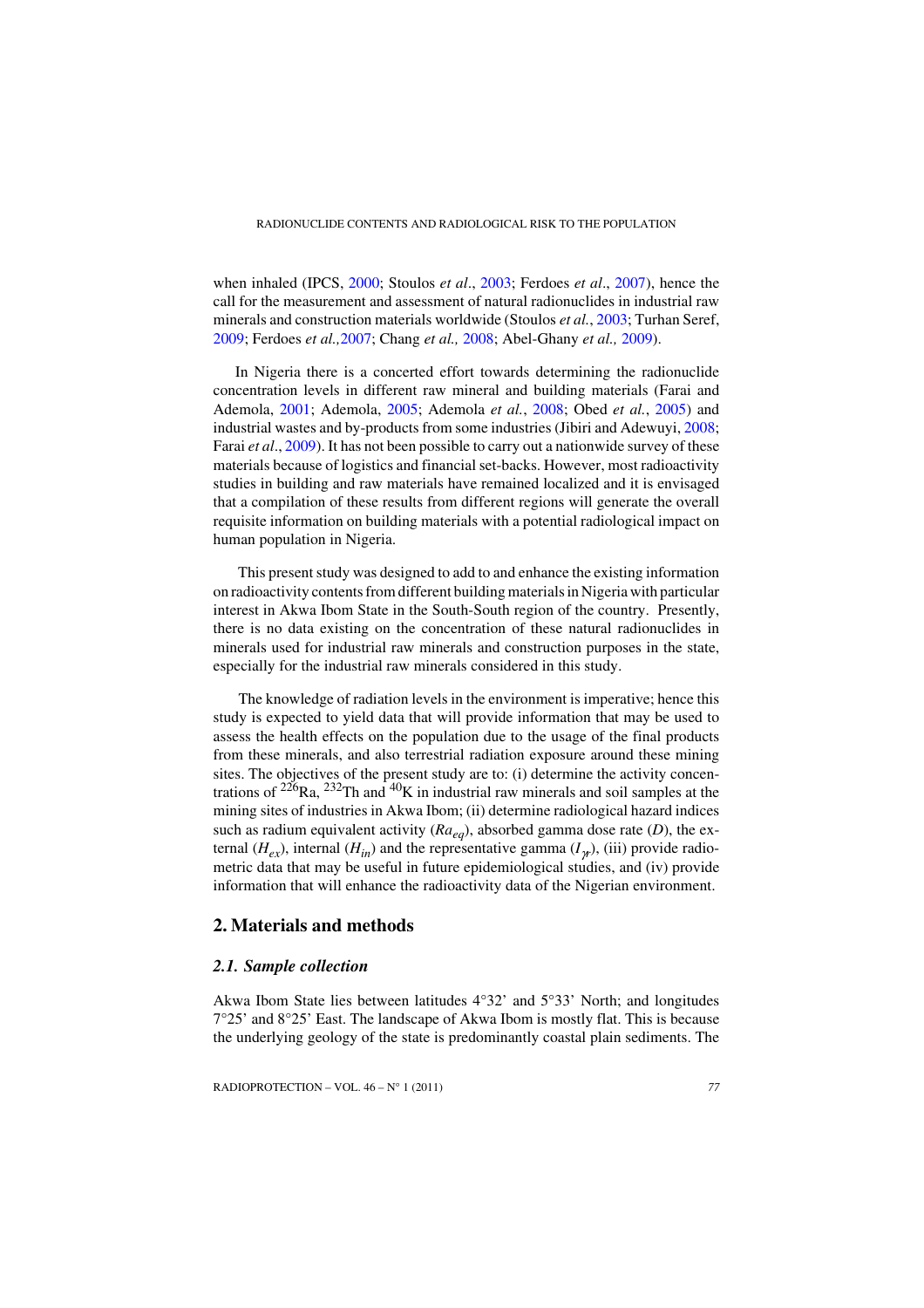#### N.N. JIBIRI, N.U. ESEN

<span id="page-3-0"></span>

| Sample code     | Name of raw mineral  | No. of mineral samples | No. of soil samples | <b>Industries</b> |
|-----------------|----------------------|------------------------|---------------------|-------------------|
| $Rm_1$          | Kyanite              |                        | ۰                   | $Q.C*$            |
| Rm <sub>2</sub> | Laterite             |                        | 15                  | $Q.C^*$           |
| Rm <sub>3</sub> | Kaoline              |                        | 15                  | $Q.C^*$           |
| $Rm_A$          | Kaolinitic clay      |                        | ۰                   | Pot. Ind.         |
| Rm <sub>5</sub> | Illite (Common clay) |                        | ۰                   | Pot. Ind.         |
| Rm <sub>6</sub> | Silica sand          |                        | 15                  | $Q.C^*$           |

#### **TABLE I**

## **Industrial raw minerals and number of samples collected. Les minéraux bruts industriels et le nombre d'échantillons récoltés.**

Q.C\* = Quality Ceramic Industry (Industrie de la céramique de qualité), Itu.

Pot. Ind. = Pottery Industry (Poterie), Ikot Ebom.

coastal nature of the state makes it the natural deposit of a mosaic of marine, deltaic, estuarine, lagoonal and fluvio-lacustrine material. This favors the large expanse of deposits of mineral sources such as kaolin, kalonite, illite, etc. in the area, and extensive mining activities. Pottery, quality ceramics and smelting industries amongst others are widespread across the state. There are three major mining sites in the state; kaolin, laterite and silica sand, and they belong to the quality ceramics/smelting and pottery industries.

About six domestically produced industrial raw minerals, and fifteen samples of soil at each of the three mining sites were collected and also from the immediate communities at relatively different distances from these mining sites. The domestic minerals were sampled directly by visiting the mine sites. These are samples that may likely find their way into the environment and consequently contaminate it. This was considered important so that spatial radionuclide concentration levels could be obtained for the assessment of the likely operational effects of the activities of the industries on the immediate environment and the population. The soil samples and the raw materials were collected into labeled polythene bags and were transferred to the Radiation and Health Physics Research Laboratory, University of Ibadan, for gamma-ray analysis. The sample types and the number of each type that was collected are presented in Table [I](#page-3-0).

# *2.2. Sample preparation*

The collected samples were pulverized and sieved through a 0.2 mm mesh with a crusher and ceramic mortar, and then homogenized to obtain the same structural matrix after which, a mass of 200 g each was weighed using a Scout Pro weight machine by Ohaus with precision of 0.1 g. The powdered samples were transferred to cylindrical screw cap plastic containers of dimensions 6.8 cm  $\times$  7.3 cm and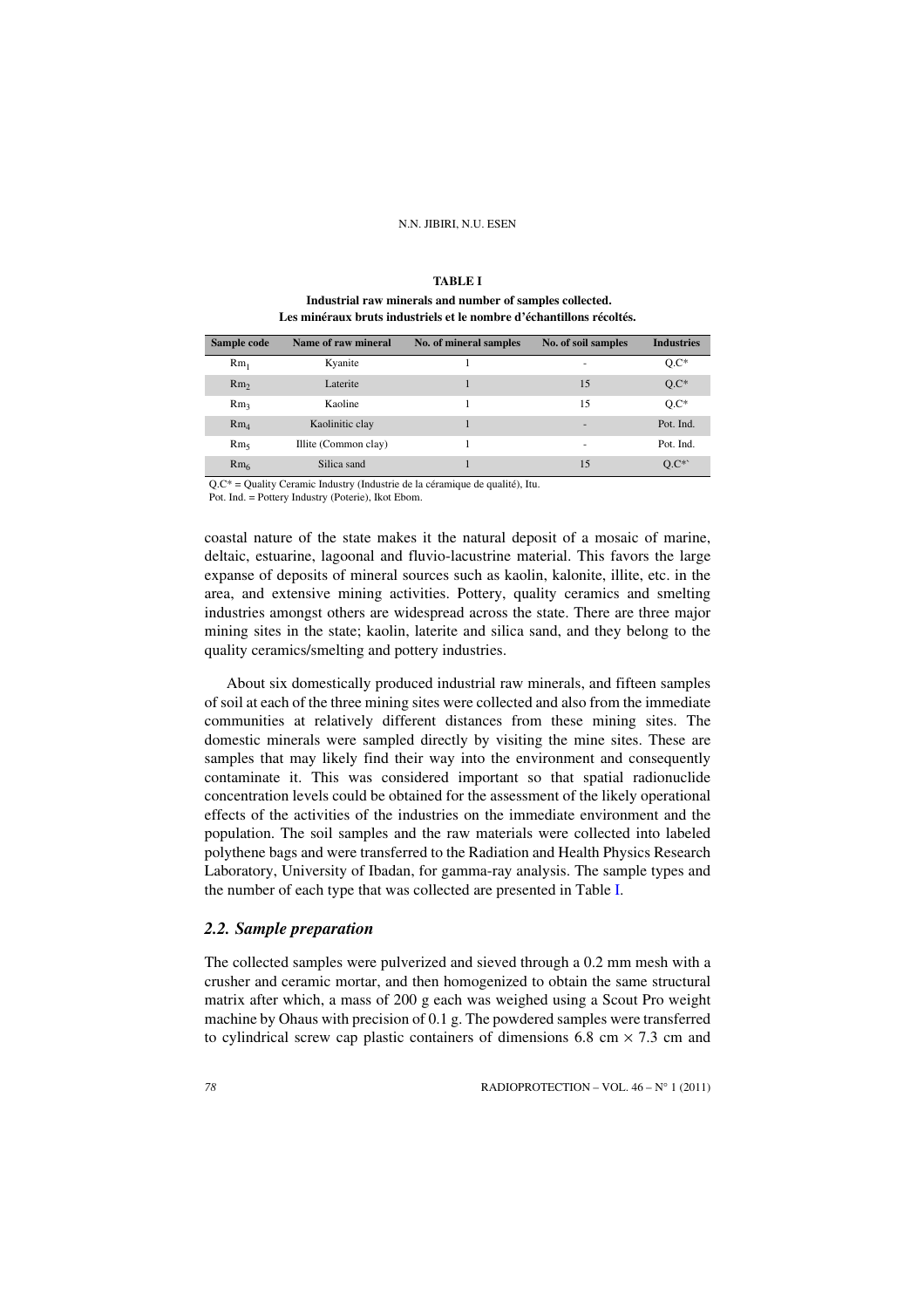sealed tightly with covers using masking/transparent tape to prevent the escape of  $222$ Rn, the daughter of  $226$ Ra. The sealed samples were weighed and kept for more than 5 weeks so as to re-establish secular equilibrium between radium isotopes and their progenies following sample collection and preparation procedures.

The detector used for the radioactivity measurements was a 10 cm leadshielded 76 mm  $\times$  76 mm NaI(Tl) detector crystal (802 series Canberra Inc.) coupled to a Canberra Series 10 plus Multichannel Analyzer (MCA – Model: 1105) through a preamplifier. It has a resolution (full weight at half maximum – FWHM) of about 8% at energy of 0.662 MeV for  $137Cs$  which is considered adequate to distinguish the gamma-ray energies of interest in this study. The choice of radionuclide to be detected was predicated on the fact that the NaI(Tl) detector used in this study has high efficiency.

# *2.3. Energy calibration*

The purpose of calibration is to determine, under a controlled set of standard conditions, the indication of an instrument as a function of the value of the measured (the quantity intended to be measured) and this was carried out over the complete range of indications of the system. The calibration of the detector to determine the equation relating energy to channel number was carried out by placing different gamma sources of known energies from Nucleus Inc., Oak Ridge, USA, of IAEA EMS calibrated gamma sources and Geological Certified Reference Material from Radiometric Measurement from the International Atomic Energy Agency (IAEA), Vienna. The gamma sources were placed on the detector at a distance 7 cm from the surface of the detector. After a preset counting time of 100 s, the channels of the various photopeaks corresponding to the gamma energies were identified. This was done for the purpose of identifying the various radionuclides that may be present in the sample through the energies they emit.

## *2.4. Detection efficiency calibration*

The second stage in the calibration process was the determination of the gammaray counting efficiencies over the energy range 0.511–2.615 MeV. This was done by converting the count per second (cps) under the photopeaks to the activity concentration (Bq.kg-1) of certified reference standard samples. The standard gamma source was prepared by Rocketdyne Laboratories, Canoga Park, California, USA. This is traceable to a mixed standard gamma source (ENV94084  $-200$  g) by Analytics Inc., Atlanta, Georgia (USA). The certified standard sources have activity concentrations of 479.15 Bq.kg<sup>-1</sup>  $\pm$  4.89%, 566.47 Bq.kg<sup>-1</sup>  $\pm$  1.47% and 11.60 Bq.kg<sup>-1</sup>  $\pm$  6.61% for <sup>40</sup>K, <sup>226</sup>Ra and <sup>232</sup>Th, respectively. The reference standard source was placed symmetrically on top of the detector and counted for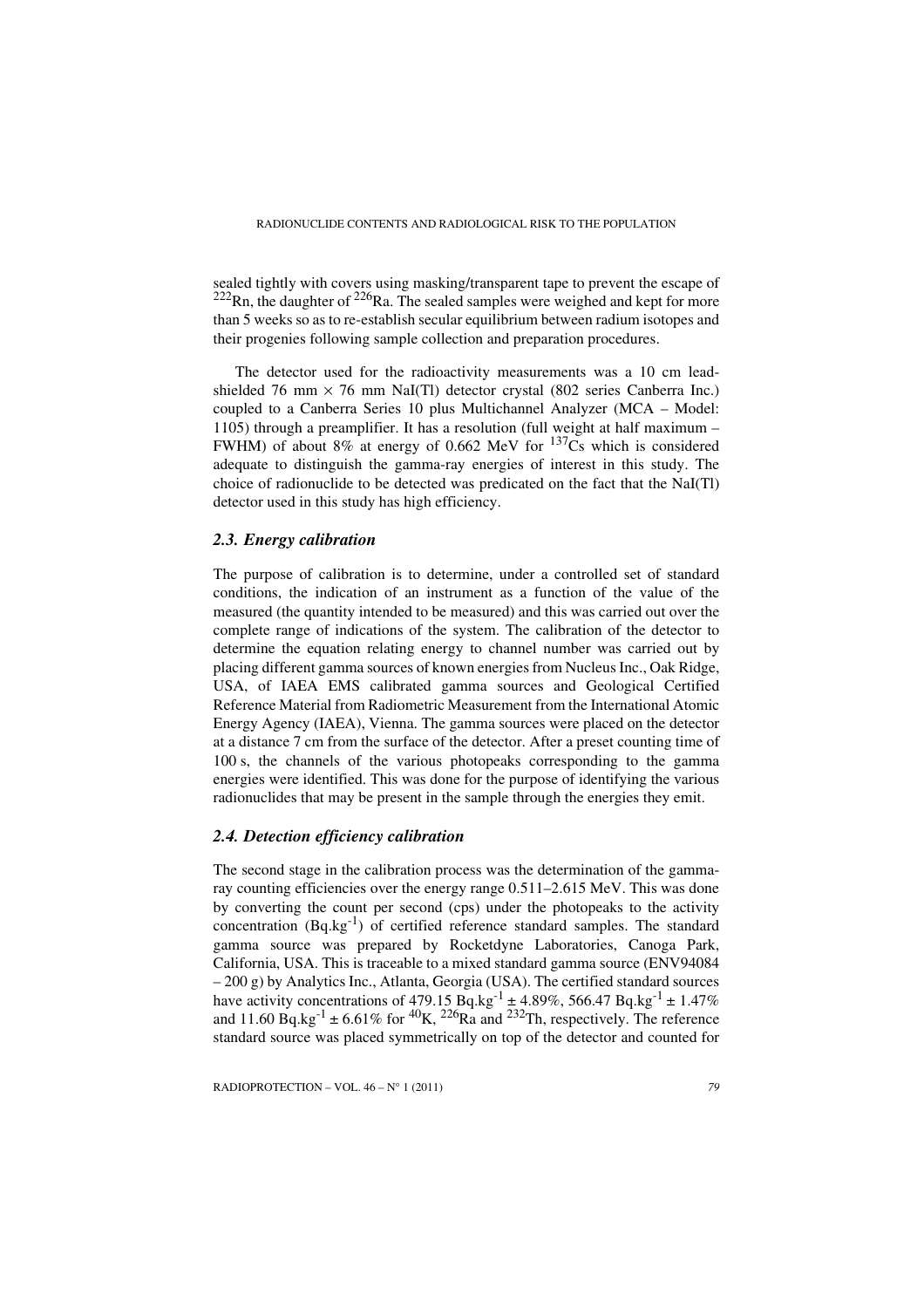#### **TABLE II**

<span id="page-5-0"></span>**Activity concentrations of 40K, 238U and 232Th (Bq.kg-1) of the industrial raw mineral samples. Concentration en 40K, 238U et 232Th (Bq.kg-1) dans les échantillons de minéraux bruts industriels.**

| <b>Industrial raw</b> |                   | Activity concentration $(Bq \cdot kg^{-1})$ |                  |
|-----------------------|-------------------|---------------------------------------------|------------------|
| minerals              | 40 <sub>K</sub>   | $238$ <sup>I</sup>                          | $^{232}$ Th      |
| Kyanite               | $195.85 \pm 4.23$ | $25.42 \pm 1.76$                            | $7.64 \pm 0.77$  |
| Laterite              | $63.22 + 3.43$    | $28.86 \pm 1.82$                            | $22.5 \pm 0.91$  |
| Kaolin                | $496.18 \pm 5.64$ | $80.99 \pm 2.61$                            | $8.82 \pm 0.78$  |
| Kaolinite             | $72.05 + 3.48$    | $65.72 \pm 2.41$                            | $23.07 \pm 0.90$ |
| <b>Illite</b>         | $503.9 \pm 5.69$  | $36.66 \pm 1.95$                            | $23.94 \pm 0.92$ |
| Silica sand           | $81.03 \pm 3.53$  | $17.55 \pm 1.63$                            | $16.28 \pm 0.86$ |

36 000 s (10 h) after which the counting efficiencies  $E_p$  at different gamma-energies were determined using equation (1) (Farai and Ademola, [2001;](#page-11-9) Ademola, [2005\)](#page-11-10):

$$
E_p = \frac{A_{net}}{T_s C \gamma M_s} \tag{1}
$$

where *Anet* is the net area under the photopeak of each radionuclide, *C* is the activity concentration of each radionuclide in the standard reference source,  $T<sub>s</sub>$  is the counting time in s,  $\gamma$  is the gamma yield (a fraction of the gamma rays of the particular energy per disintegration) and  $M_s$  is the mass of the sample.

# **3. Results and discussion**

# *3.1. Activity concentrations of the industrial raw minerals and soil samples*

From the gamma spectrometric analysis, three naturally occurring radionuclides were detected and measured. The obtained values of the measured activity concentrations of  $^{226}$ Ra,  $^{232}$ Th and  $^{40}$ K in the industrial raw mineral samples are presented in Table [II.](#page-5-0) As can be seen from the table, the concentrations varied for  $226$ Ra (17.55 ± 1.63–80.99 ± 2.61) Bq.kg<sup>-1</sup>,  $232$ Th (7.64 ± 0.77–23.94 ± 0.92) Bq.kg<sup>-1</sup> and <sup>40</sup>K (63.22 ± 3.43– 503.90 ± 5.69) Bq.kg<sup>-1</sup>. Also, <sup>40</sup>K and <sup>232</sup>Th were found to be high in illite clay (Rm<sub>5</sub>) with activity concentrations of 503.92  $\pm$ 5.69 Bq.kg<sup>-1</sup> and 23.94  $\pm$  0.92 Bq.kg<sup>-1</sup>, respectively, while kaolin (Rm<sub>3</sub>) had the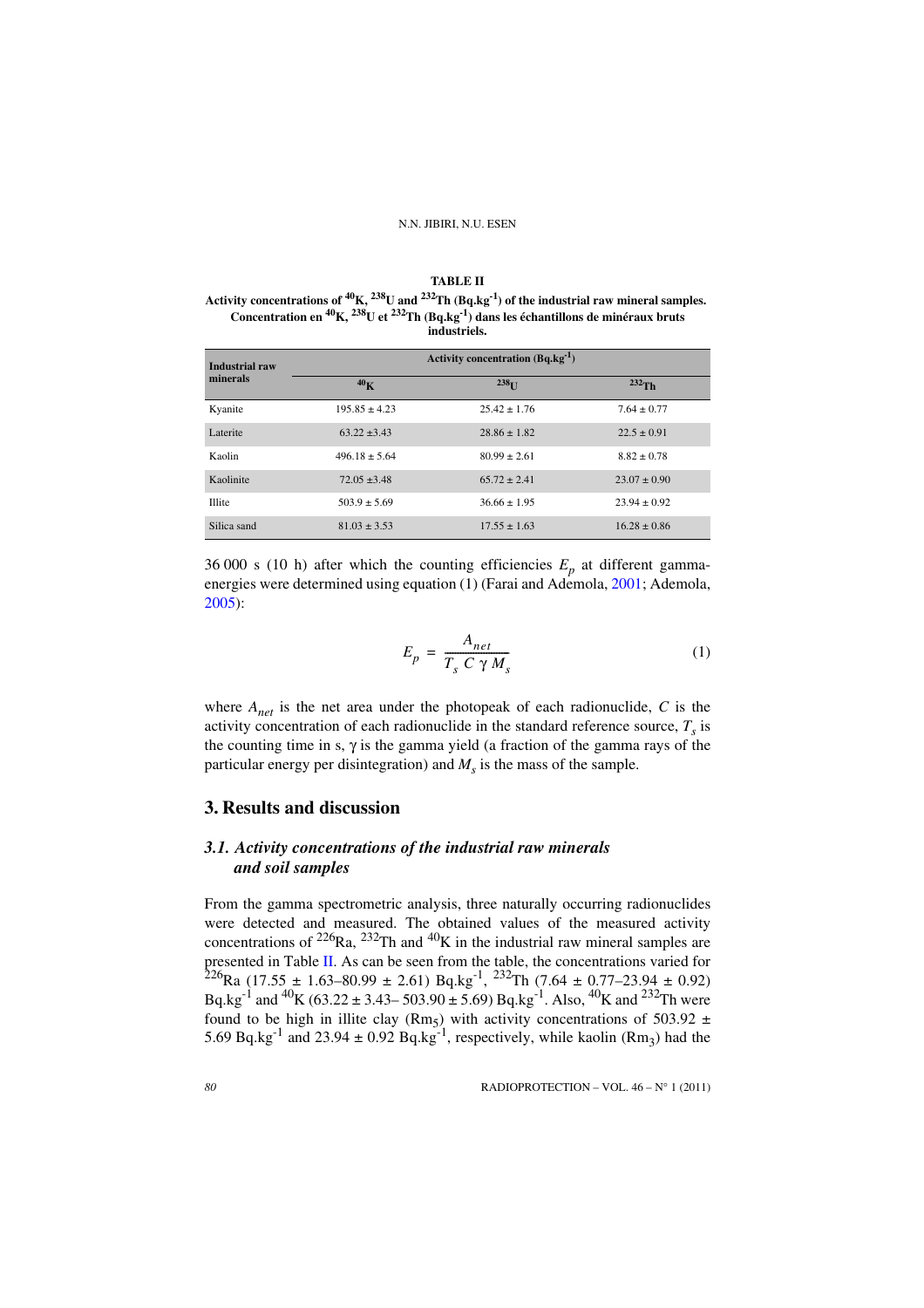#### **TABLE III**

<span id="page-6-0"></span>**The range and mean of the activity concentrations of the radionuclides and the absorbed dose rate in air at the three mining sites (A, B & C).**

**Domaine de variation et moyenne des concentrations en radionucléides et du débit de dose absorbée dans l'air des trois sites miniers (A, B & C).**

| <b>Sites</b>         | $40K$ (Bq.kg <sup>-1</sup> ) |                            | $^{226}Ra(Bq.kg^{-1})$ |                | $232$ Th (Bq.kg <sup>-1</sup> ) |                | Total absorbed dose rate<br>$(nGy.y^{-1})$ |                |
|----------------------|------------------------------|----------------------------|------------------------|----------------|---------------------------------|----------------|--------------------------------------------|----------------|
|                      | Range                        | Mean $\pm$ SD <sup>*</sup> | Range                  | Mean $\pm$ SD* | Range                           | Mean $\pm$ SD* | Range                                      | Mean $\pm$ SD* |
| Kaolin<br>(A)        | 7.05-58.09                   | $2775 + 390$               | 2.87-26.91             | $1632 + 147$   | 8.34-18.78                      | $1543 + 075$   | 13.92-22.77                                | $1814 + 219$   |
| Laterite<br>(B)      | 53.29-162.81                 | $102.80 + 7.35$            | 10.53-26.72            | $1945 + 169$   | $9.66 - 24.47$                  | $1732 + 074$   | $17.73 - 30.00$                            | $2337 + 379$   |
| Silica<br>sand $(C)$ | 13.49-78.21                  | $4849 + 439$               | 7.54-34.78             | $20.65 + 1.96$ | $7.02 - 21.56$                  | $1672 + 106$   | $1.69 - 5.03$                              | $3.51 + 0.25$  |
|                      |                              |                            |                        |                |                                 |                |                                            |                |

 $SD* =$  standard deviation.

highest measured value of <sup>226</sup>Ra, with an activity concentration of 80.99  $\pm$  $2.60$  Bq.kg<sup>-1</sup>. The activity concentrations of the radionuclides in this study are comparable with the values in concrete blocks in Ibadan, Nigeria (Farai and Ademola, [2001](#page-11-9)), but lower than those determined for granite samples in Ondo State (Ademola and Ayeni, [2010\)](#page-11-13).

Similarly, from the measured gamma-ray spectra of  $^{226}$ Ra,  $^{232}$ Th and  $^{40}$ K, activity concentrations of the soil samples were determined for the three mining sites (A, B and C). The range and mean of the activity concentrations are presented in Table [III](#page-6-0). From the results obtained,  $^{226}$ Ra and  $^{232}$ Th have the highest activity concentrations of  $34.78 \pm 1.95$  and  $21.56 \pm 0.93$  Bq.kg<sup>-1</sup>, respectively, which are high when compared with the values obtained by Ademola *et al*. [\(2008](#page-11-11)) in Igbeti, Nigeria, which has a similar sedimentary formation to the study area region. The variation and similarities are in agreement with previous studies that terrestrial radioactivity to a large extent depends on the local geology and other related factors in the environment (Wollenberg and Smith, [1990](#page-12-4)). According to Orabi *et al.* ([2006\)](#page-12-5) and Al-Jundia *et al*. ([2003\)](#page-11-14), the concentrations of these radionuclides in soil are determined by the radioactivity of the rock and also the nature of the process of the formation of the soils.

## *3.2. Determination of radiation hazard indices*

# *3.2.1. Assessment of radium equivalent activity in the industrial raw minerals and soil samples*

To represent the activity levels of  $^{226}$ Ra,  $^{232}$ Th and  $^{40}$ K by a single quantity, which takes into account the radiation hazards associated with them, a common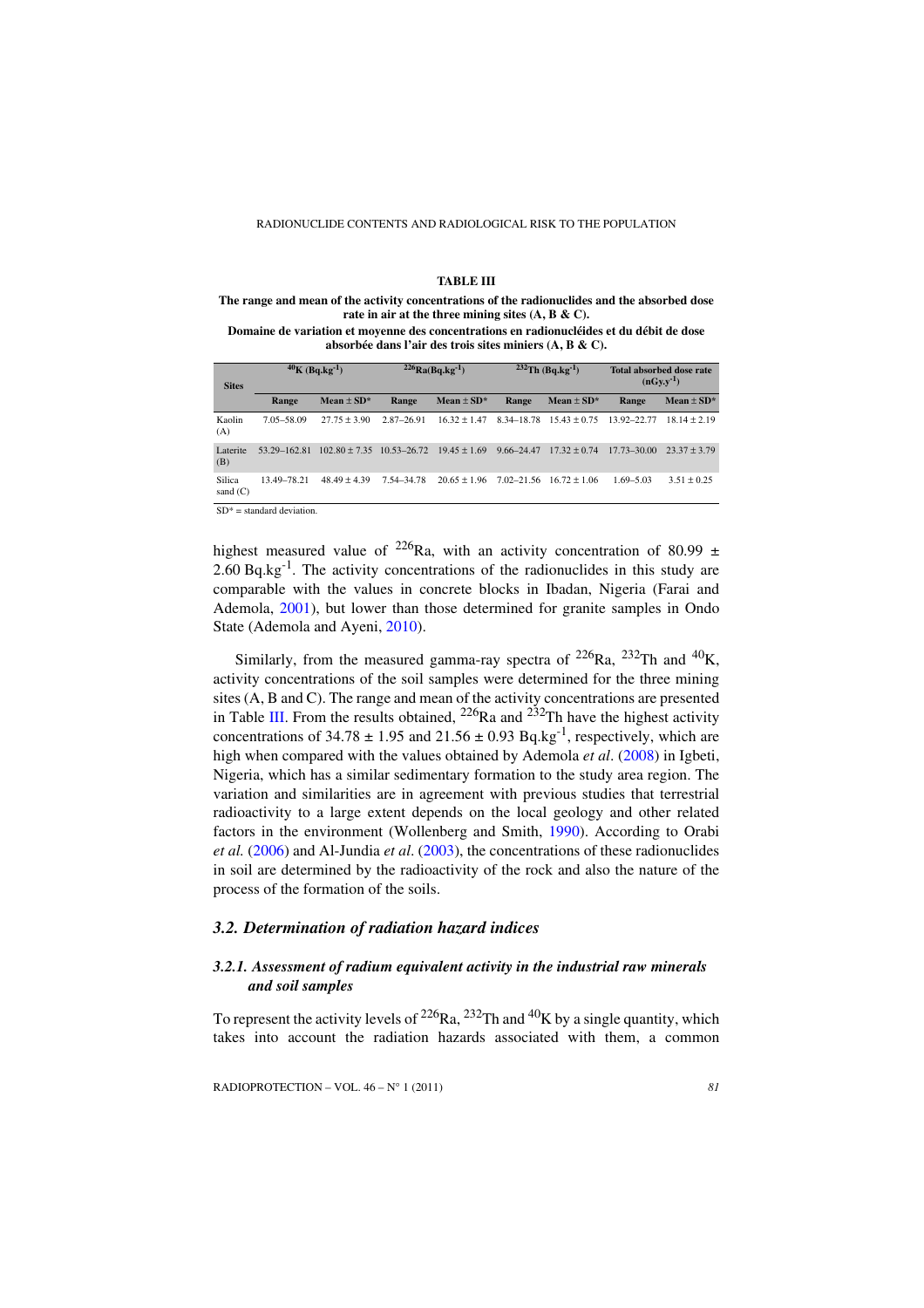#### **TABLE IV**

<span id="page-7-0"></span>**Radium equivalent Ra<sub>eq</sub> (Bq.kg<sup>-1</sup>), external (** $H_{ex}$ **) and internal (** $H_{in}$ **) radiation exposure and** gamma index  $(I_{\gamma r})$  of industrial raw mineral samples.

**Dose équivalente en Radium Raeq (Bq.kg-1), indice de détriment externe (***Hex***), indice de**  détriment interne ( $H_{in}$ ) et indice d'exposition aux radiations gamma ( $I_{\gamma r}$ ) des échantillons de **minéraux bruts industriels.**

| <b>Industrial raw</b><br>minerals | $Ra_{eq}$ (Bq.kg <sup>-1</sup> ) | $H_{ex}$ | $H_{in}$ | $I_{\gamma r}$ |
|-----------------------------------|----------------------------------|----------|----------|----------------|
| Kyanite                           | 51.43                            | 0.14     | 0.21     | 0.38           |
| Laterite                          | 65.90                            | 0.17     | 0.26     | 0.49           |
| Kaolin                            | 131.81                           | 0.36     | 0.57     | 0.96           |
| Kaolinitic clay                   | 104.25                           | 0.28     | 0.46     | 0.72           |
| Illite (clay)                     | 109.69                           | 0.30     | 0.39     | 0.82           |
| Silica sand                       | 38.55                            | 0.10     | 0.15     | 0.27           |

radiological index has been introduced. This index is called radium equivalent  $(Ra_{eq})$  activity and is expressed mathematically by UNSCEAR [\(2000](#page-12-6)):

$$
Ra_{eq} \text{ (Bq.kg}^{-1)} = A_{Ra} + 1.43 A_{th} + 0.077 A_k \tag{2}
$$

where  $A_{Ra}$ ,  $A_{Th}$  and  $A_K$  are the activity concentrations of <sup>226</sup>Ra, <sup>232</sup>Th and <sup>40</sup>K, respectively.

It may be noted that <sup>238</sup>U was replaced with the decay product <sup>226</sup> R<sub>a</sub> because there may be disequilibrium between  $^{238}$ U and  $^{226}$ Ra. The maximum permissible value of the radium equivalent activity is  $370$  Bq.kg<sup>-1</sup> (UNSCEAR, 1982): this evaluation will assist in determining if soil from the study area could be used for building of residential houses. In the above relation (Eq. (2)), it has been assumed that 10 Bq.kg<sup>-1</sup> of <sup>226</sup>Ra, 7 Bq.kg<sup>-1</sup> of <sup>232</sup>Th and 130 Bq.kg<sup>-1</sup> of <sup>40</sup>K produce an equal gamma dose (Beretka and Mathew, 1985). The results of the radium equivalent obtained are presented in Table [IV](#page-7-0). Similarly, from equation (2) the radium equivalent activity of the collected soil samples for the three sites were obtained. These are presented in Table [V.](#page-8-0) The values varied as follows; for Site A (kaolin) (30.47–50.15 Bq.kg<sup>-1</sup>) with a mean value of 40.01  $\pm$  1.22 Bq.kg<sup>-1</sup>; Site B (laterite) (38.78–64.69  $\text{Bq.kg}^{-1}$ ) with a mean value of 49.67  $\pm$  3.51Bq.kg<sup>-1</sup> and Site C (silica sand) (25.15–68.83 Bq.kg<sup>-1</sup>) with a mean value of  $46.66 \pm 2.83$  Bq.kg<sup>-1</sup>. These values are below the maximum permissible value of  $370$  Bq.kg<sup>-1</sup> (UNSCEAR, 2000).

## *3.2.2. Determination of gamma absorbed dose rate in air*

The absorbed dose rates  $(D)$  due to gamma radiation in air at 1 m above the ground surface for the uniform distribution of the naturally occurring radionuclides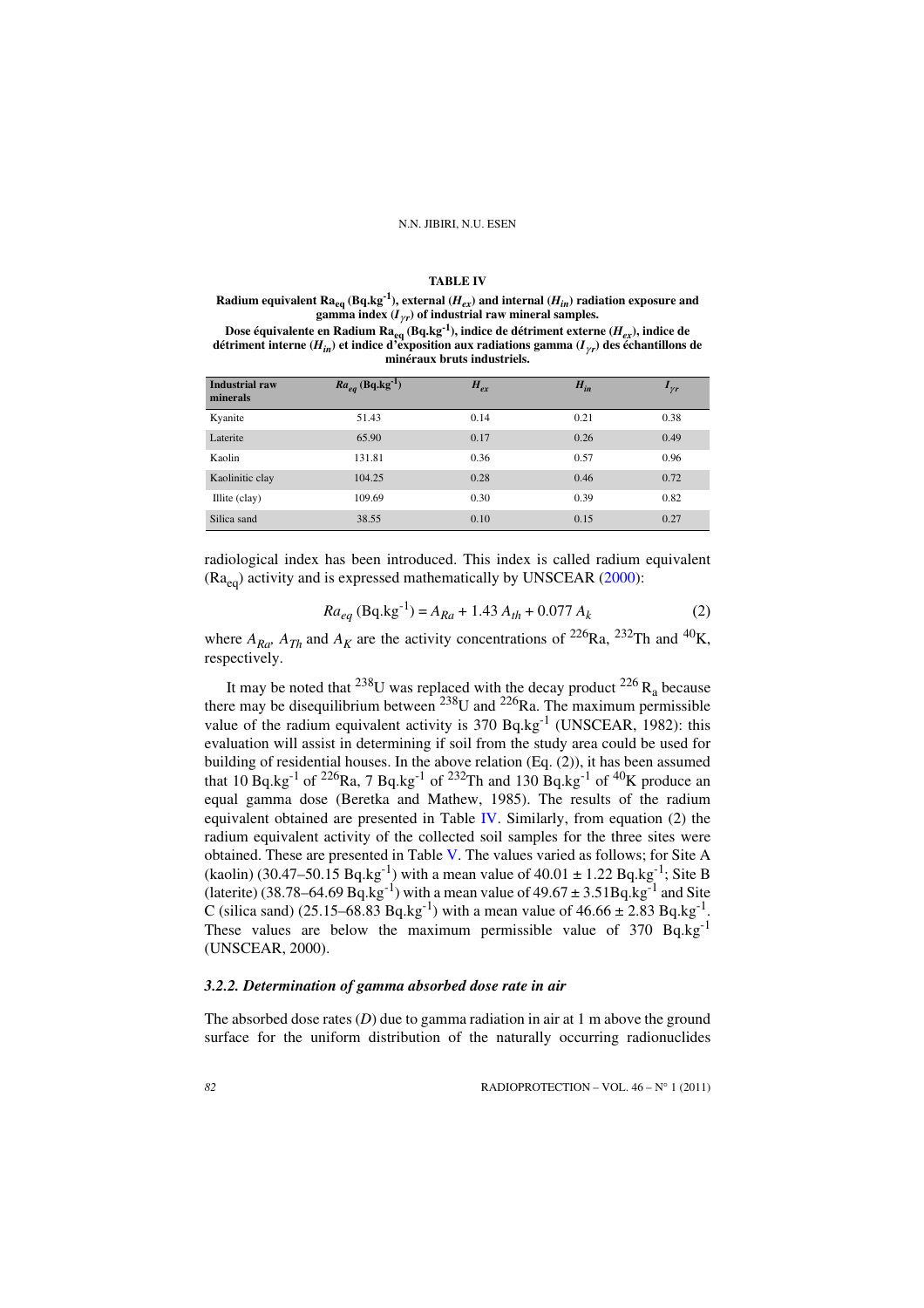#### **TABLE V**

<span id="page-8-0"></span>The range and mean of the Radium equivalent dose  $Ra_{eq}(Bq.kg^{-1})$ , and external  $(H_{ex})$ , internal  $(H_{in})$  and gamma  $(I_{\gamma r})$  radiation exposure of soil samples at the three sites.

**Domaine de variation et moyenne de la dose équivalente en Radium** *Raeq* **(Bq.kg-1), de l'indice de détriment externe (***Hex***), de l'indice de détriment interne (***Hin***) et de l'indice d'exposition aux**  radiations gamma  $(I_{\gamma r})$  des échantillons de sol des trois sites.

| <b>Sample</b><br>locations | $Ra_{eq}$ (Bq.kg <sup>-1</sup> ) | $H_{ex}$      | $H_{in}$      | $I_{\gamma r}$ |
|----------------------------|----------------------------------|---------------|---------------|----------------|
|                            | Range                            | Range         | Range         | Range          |
|                            | mean                             | mean          | mean          | mean           |
| Site A                     | $30.47 - 50.15$                  | $0.01 - 0.14$ | $0.11 - 0.20$ | $0.21 - 0.37$  |
|                            | $40.01 \pm 4.88$                 | 0.12          | 0.18          | 0.29           |
| Site B                     | 38.78-64.69                      | $0.11 - 018$  | $0.14 - 0.24$ | $0.27 - 0.46$  |
|                            | $49.67 \pm 7.51$                 | 0.13          | 0.19          | 0.38           |
| Site C                     | 25.15-68.83                      | $0.09 - 0.19$ | $0.12 - 0.28$ | $0.18 - 0.48$  |
|                            | $46.66 \pm 11.36$                | 0.13          | 0.15          | 0.33           |

 $(^{226}$ Ra,  $^{232}$ Th and  $^{40}$ K) were calculated based on guidelines provided by UNSCEAR [\(2000](#page-12-6)). We assumed that the contributions from other naturally occurring radionuclides were insignificant. Hence, *D* can be calculated according to UNSCEAR [\(2000](#page-12-6)) as:

$$
D \left( nGy.h^{-1} \right) = 0.462 A_{Ra} + 0.621 A_{Th} + 0.0417 A_k. \tag{3}
$$

The absorbed dose rate in air for the collected soil samples was calculated for the three sites (A, B and C) using equation (3). The range and mean results are also presented in Table [III.](#page-6-0) The highest average absorbed dose of  $23.37 \pm 3.79 \text{ nGy} \cdot \text{h}^{-1}$ was obtained at site B (laterite) and the lowest average of  $3.51 \pm 0.25$  nGy.h<sup>-1</sup> at site C (silica sand). All these values are lower than the world average outdoor terrestrial dose value of  $55 \text{ nGy.h}^{-1}$  (UNSCEAR, 2000).

# *3.2.3. Assessment of annual effective dose rate in air*

The absorbed gamma dose rates in air are more often related to the human gamma dose in order to assess the effectiveness of the gamma dose in causing damage to human tissues. Damage to the tissues may result in somatic and genetic health effects. To estimate the annual effective dose rates, the conversion coefficient from the absorbed dose in air to the effective dose  $(0.7 \text{ Sv.Gv}^{-1})$  and the outdoor occupancy factor (0.2) proposed by UNSCEAR (2000) are used. Therefore, the annual effective dose rate  $(mSv.yr^{-1})$  was calculated using the formula (Jibiri and Adewuyi, 2008; Jibiri and Emelue, 2008)

$$
E_{air} = TfQD_{air} \xi
$$
 (4)

where  $E_{air}$  is the effective dose rate (mSv.y<sup>-1</sup>), *T* is the time, f is the outdoor occupancy factor which corrects for the average time spent outdoors (0.2), *Q* is the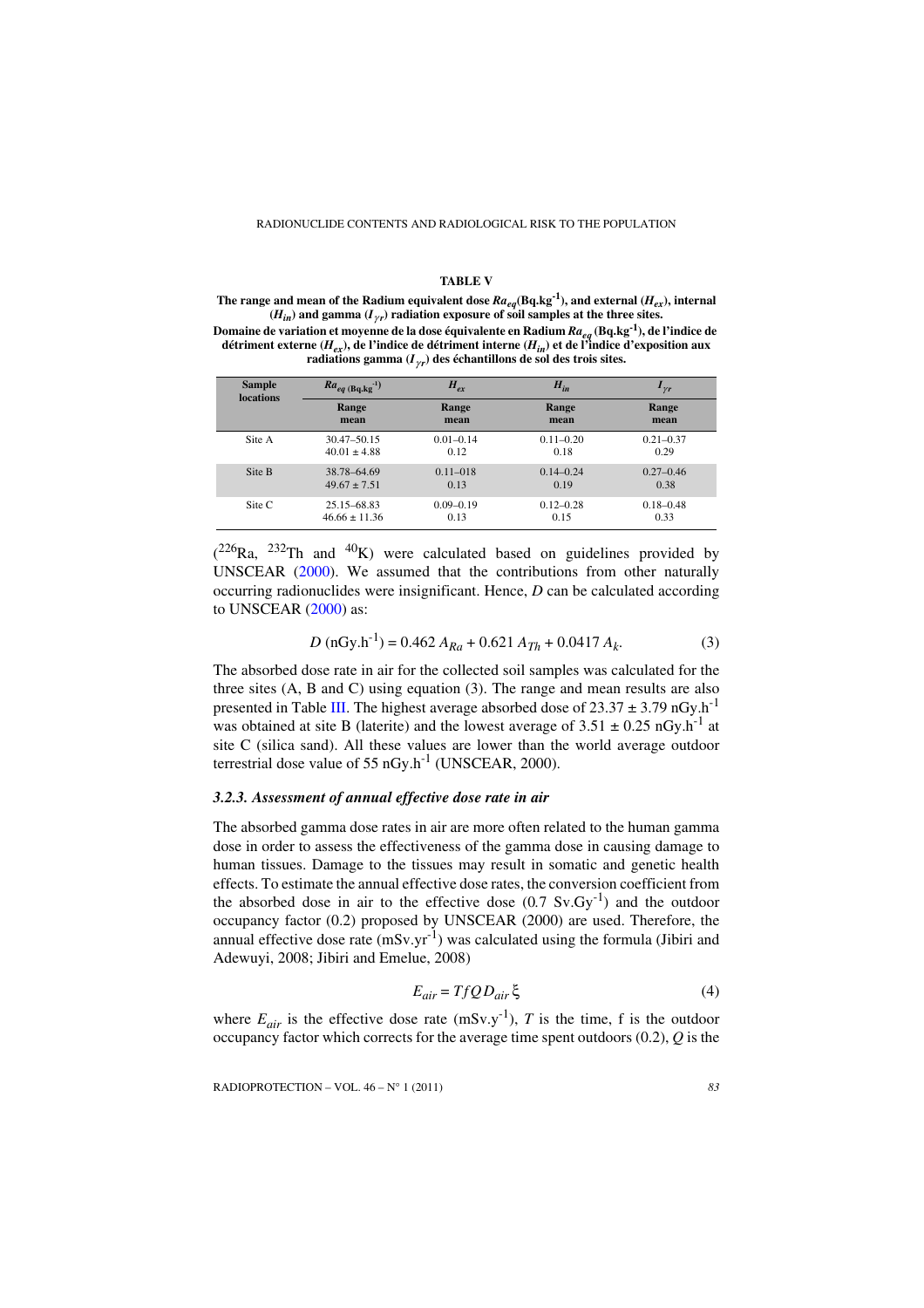quotient of the effective dose rate and absorbed dose rate in air  $(0.7 \text{ Sv.Gy}^{-1})$ ,  $\xi$  is the factor converting nano  $(10^{-9})$  into milli  $(10^{-3})$ ; and  $D_{air}$  is the absorbed dose rate in air  $(nGy.h^{-1})$ . Using the total absorbed dose rate values from equation (4), the baseline annual effective dose was calculated using the mean total absorbed dose in Table [II.](#page-5-0) From the results obtained, the effective dose rate in air for the three sites (A, B and C) ranged from  $0.0043-0.0293$  mSv.yr<sup>-1</sup> with a mean value of 0.02 mSv.yr<sup>-1</sup> (20  $\mu$ Sv.y<sup>-1</sup>). These values were below the prescribed limits, since the acceptable dose equivalent for the public is 1 mSv.y<sup>-1</sup>, or 20 mSv.y<sup>-1</sup> for radiation workers (ICRP, 1991).

# *3.2.4. External hazard index (Hex)*

An extensively used hazard index (reflecting the external exposure) called the external hazard index  $H_{ex}$  is defined by (UNSCEAR, [2000](#page-12-6)):

$$
H_{ex} = \frac{A_{Ra}}{370} + \frac{A_{Th}}{259} + \frac{A_k}{4810} \tag{5}
$$

The external index for the industrial raw minerals was calculated using equation (5): the results are presented in Table [IV.](#page-7-0) The values varied from  $0.07$  to 0.36 with a mean value of 0.22. Similarly, the external hazard index of the collected soil samples was also calculated using equation (5) and the results are presented in Table [V](#page-8-0). The values obtained ranged for Site A from  $(0.01-0.14)$ ; Site B (0.11–0.18) and Site C (0.09–0.19).

# *3.2.5. Internal hazard index (Hin) for the raw minerals*

In addition to the external hazard index, radon and its short-lived products are also hazardous to the respiratory organs. Internal exposure to radon and its daughter products is quantified by the internal hazard index *Hin,* which is given by Beretka and Mathew (1985) in equation (6):

$$
H_{in} = \frac{A_{Ra}}{185} + \frac{A_{Th}}{259} + \frac{A_k}{4810} \tag{6}
$$

The values of the indices  $(H_{\rho x}, H_{in})$  must be less than unity for the radiation hazard to be negligible (Beretka and Mathew, 1985). The internal index  $(H_{\rho x})$  for the industrial raw minerals was calculated using equation (6): the values varied from 0.15 to 0.57 with a mean value of 0.37. These values are also presented in Table [IV](#page-7-0).

Similarly, the internal index of the collected soil samples was also calculated for the three sites (A, B and C). The results obtained are presented in Table [V](#page-8-0). The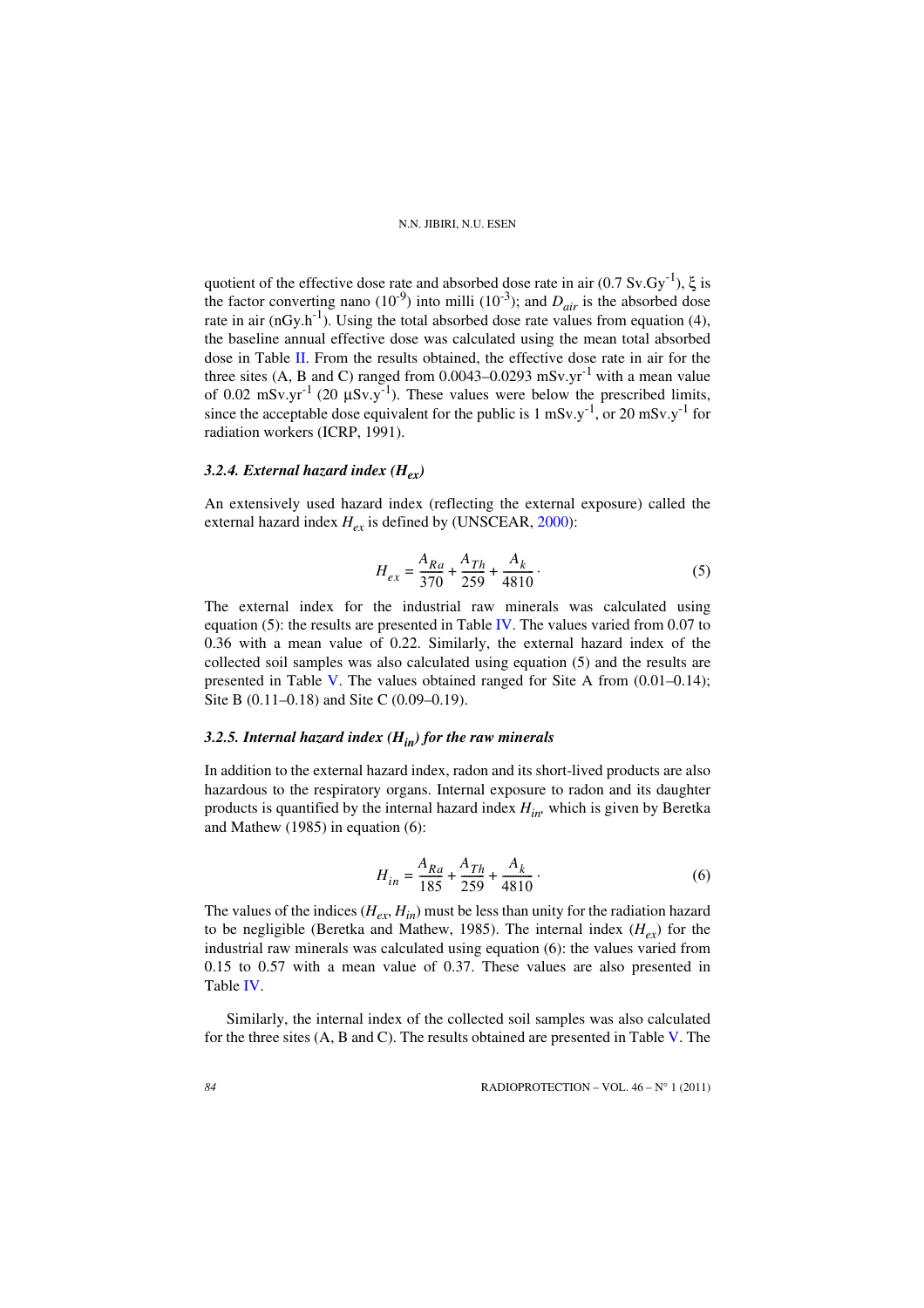values ranged for site A from  $(0.11-0.20)$ ; site B  $(0.14-0.24)$  and site C (0.12–0.28). It is clear that the results obtained were below the criterion of unity (UNSCEAR, 2000).

## *3.2.6. Gamma index*  $(I_{\gamma})$  *for the raw mineral samples*

According to the European Commission [\(1999](#page-11-15)), the following gamma activity concentration index  $(I_{\gamma})$  (representative level index) is derived for identifying whether a dose criterion is met:

$$
I_{\gamma r} = \frac{A_{Ra}}{150} + \frac{A_{Th}}{100} + \frac{A_k}{1500} \tag{7}
$$

The index  $I_{\gamma}$  is correlated with the annual dose due to the excess external gamma radiation caused by superficial material. Values of index  $I \leq 1$  correspond to 0.3 mSv/y<sup>-1</sup>, while values of  $I \le 3$  correspond to 1 mSv/y<sup>-1</sup> (EC, 1999). Gamma index  $(I_{\gamma})$  radiation exposure was calculated from equation (7): the results are presented in Table [IV.](#page-7-0) The results ranged from 0.27 to 0.96 with a mean value of 0.61. These values are below the criterion of unity corresponding to an annual effective dose of 0.3 mSv (EC, 1999).

Again, the gamma index of the collected soil samples for the three sites was calculated and the results obtained are also presented in Table [V.](#page-8-0) The values, as can be seen from the table, ranged for site A from (0.21–0.37); site B (0.27–0.46) and site C (0.18–0.48). The range of values for the external, internal and gamma indices obtained for the soil samples were below the criterion of unity corresponding to an annual effective dose of  $0.3 \text{ mSv.yr}^{-1}$  (EC, [1999](#page-11-15)). Hence, the use of soil samples as building material is seen not to pose any significant radiation hazard to the population in the study area.

# **4. Conclusion**

In view of worldwide concern about the radionuclide contents of various industrial raw materials, radiological assessment of the activity concentrations of different industrial raw minerals (kaolin, illite, kyanite, laterite and silica sand) in Akwa Ibom State, South-South Nigeria, were carried out. From the results obtained, the total absorbed dose rate in air due to soil samples for the three sites ranged from 1.69 to 30.00 nGy.h<sup>-1</sup> with a mean of  $18.14 \pm 2.19$  nGy.h<sup>-1</sup>. This corresponds to an annual effective dose range of  $0.0043-0.0293$  mSv.y<sup>-1</sup>. These values and other radiological indices such as the radium equivalent, and internal, external and representative gamma indices estimated for the soil and raw mineral samples were found to be below the prescribed safe limits. Therefore, use of these samples in the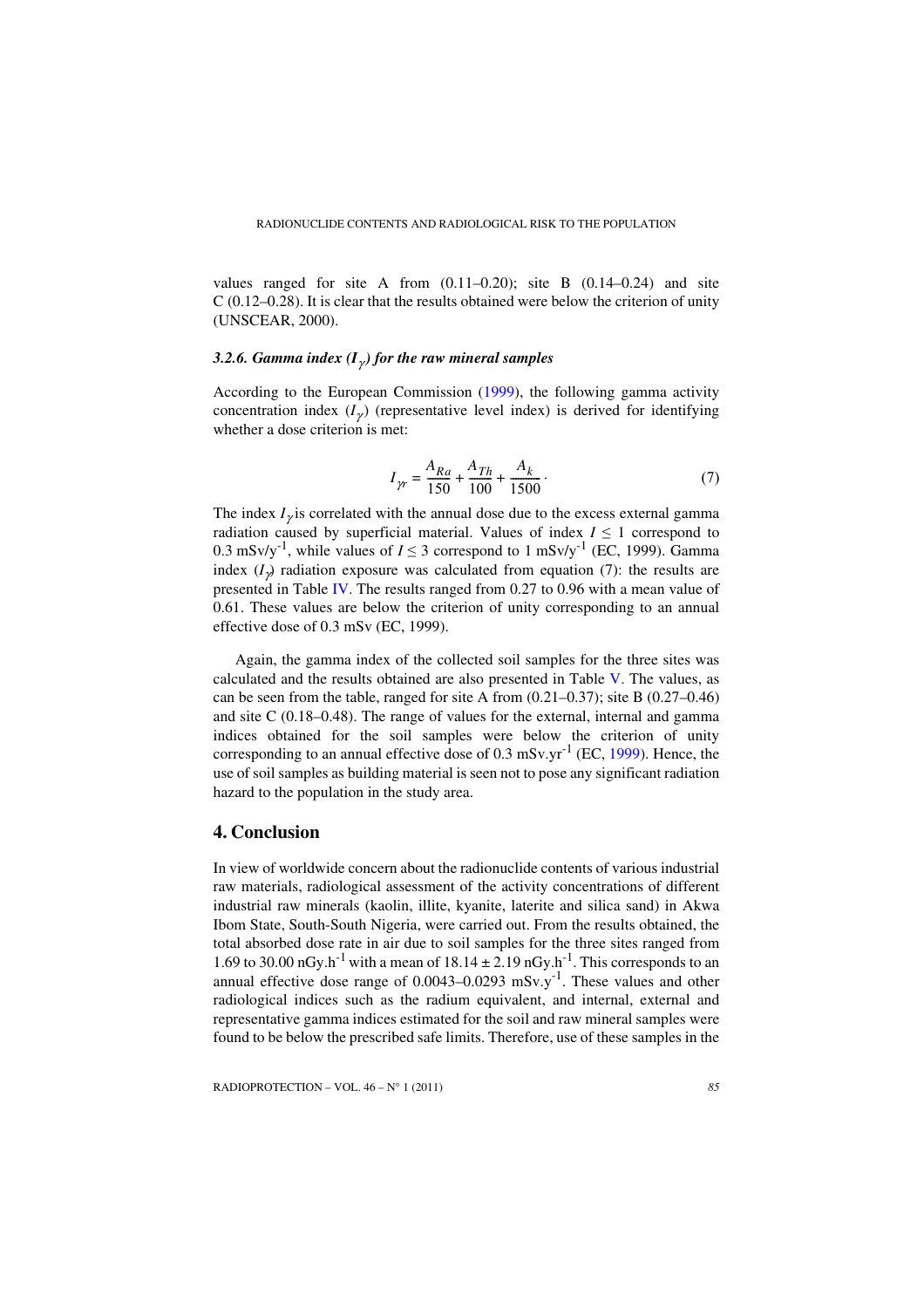local industries as component raw materials or as building materials for dwellings is seen not to pose any significant radiation health hazard to the population in the study area. Also, the mining activities of these minerals in the area have not significantly affected the natural radiation dose levels in the area.

## **REFERENCES**

- <span id="page-11-8"></span>Abel-Ghany H.A, El-Zakla T., Hassan A.M. (2009) Environmental Radioactivity Measurement of some Egyptian sand samples, *Rom. J. Phys.* **54**, 213-223.
- <span id="page-11-10"></span>Ademola J.A. (2005) Radionuclide content of concrete building blocks and radiation dose rates in some dwellings in Ibadan, Nigeria, *J. Environ. Radioact.* **81***,* 107-113.
- <span id="page-11-13"></span>Ademola J.A., Ayeni A.A. (2010) Measurement of natural radionuclides and dose assessment of granites from Ondo State, Nigeria, *Radioprotection* **45**, 515-521.
- <span id="page-11-11"></span>Ademola J.A., Hammed O.S., Adejumobi C. A. (2008) Radioactivity and dose Assessment of Marble Samples from Igbeti Mines, Nigeria, *J. Radiat. Prot. Dosim.,* doi:10.1093/rpd/ncn279.
- <span id="page-11-14"></span>Al-Jundia J., Al-Bataina B.A., Abu-Rukah Y., Shehadeh H.M. (2003) Natural radioactivity concentrations in soil samples along the Amman Aqaba Highway, Jordan, *Radiat. Meas.* **36**, 555-560.
- <span id="page-11-2"></span>Ampian S.G (1985) Clays. In: *Mineral facts and problems*. Washington, DC, US Bureau of Mines, pp. 1-13 (Bulletin 675).
- Beretka J., Mathew P.J. (1985) Natural radioactivity of Australian building materials, industrial wastes and by-products, *Health Phys.* **48**, 87-95.
- <span id="page-11-7"></span>Chang B.U., Koh S.M., Kim Y.J., Seo J.S., Yoon Y.Y., Row J.W., Lee D.M. (2008) Nationwide survey on the natural radionuclides in industrial raw materials in South Korea, *J. Environ. Radioact.* **99**, 455-460.
- <span id="page-11-15"></span>European Commission (EC) (1999) European Commission Report on Radiological Protection Principles Concerning the Natural Radioactivity of Building Materials', *Radiat. Prot.* 112.
- <span id="page-11-9"></span>Farai I.P., Ademola J.A. (2001) Population dose due to building materials in Ibadan, Nigeria, *Radiat. Prot. Dosim*. **95**, 69-73.
- <span id="page-11-12"></span>Farai I.P., Adewole O.O., Isinkaye M.O., Jibiri N.N. (2009) Radiological effects of some industrial wastes and by-products generated in Lagos, Nigeria, *J. Fiz. Malaysia* **30**, 43-48.
- <span id="page-11-6"></span>Ferdoes S., Al-Salel, Badriah, Al-Berzan (2007) Measurements of Natural Radioactivity in some kind of marble and granite used in Riyadh region, *J. Nucl. Radiat. Phys.* **2**, 25-36*.*
- <span id="page-11-0"></span>Goddard C.C. (2002) Measurement of outdoor terrestrial gamma radiation in the Sultanate of Oman, *Health Phys.* **82**, 869-874.
- <span id="page-11-1"></span>Grim R.E. (1968) Clay mineralogy. 2nd ed. New York, McGraw-Hill, p. 596.
- <span id="page-11-3"></span>International Agency for Research on Cancer (IARC) (1997a) Silica. In: *Silica, some silicates, coal dust and para-aramid fibrils*. Lyon, International Agency for Research on Cancer (IARC) Monographs on the Evaluation of Carcinogenic Risks to Humans, Vol. 68, pp. 241-242.
- <span id="page-11-4"></span>International Agency for Research on Cancer (IARC) (1997b) Palygorskite (attapulgite). In: *Silica, some silicates, coal dust and para-aramid fibrils*. Lyon, International Agency for Research on Cancer (IARC) Monographs on the Evaluation of Carcinogenic Risks to Humans, Vol. 68, pp. 245-255.
- ICRP Publication 60 (1991) 1990 Recommendations of the International Commission on Radiological Protection, *Ann. ICRP* **21**, 1-3.
- <span id="page-11-5"></span>International Programme on Chemical Safety (IPCS) (2000) Crystalline silica, quartz. Geneva, World Health Organization, International Programme on Chemical Safety, p. 55 (Concise International Chemical Assessment Document 24).